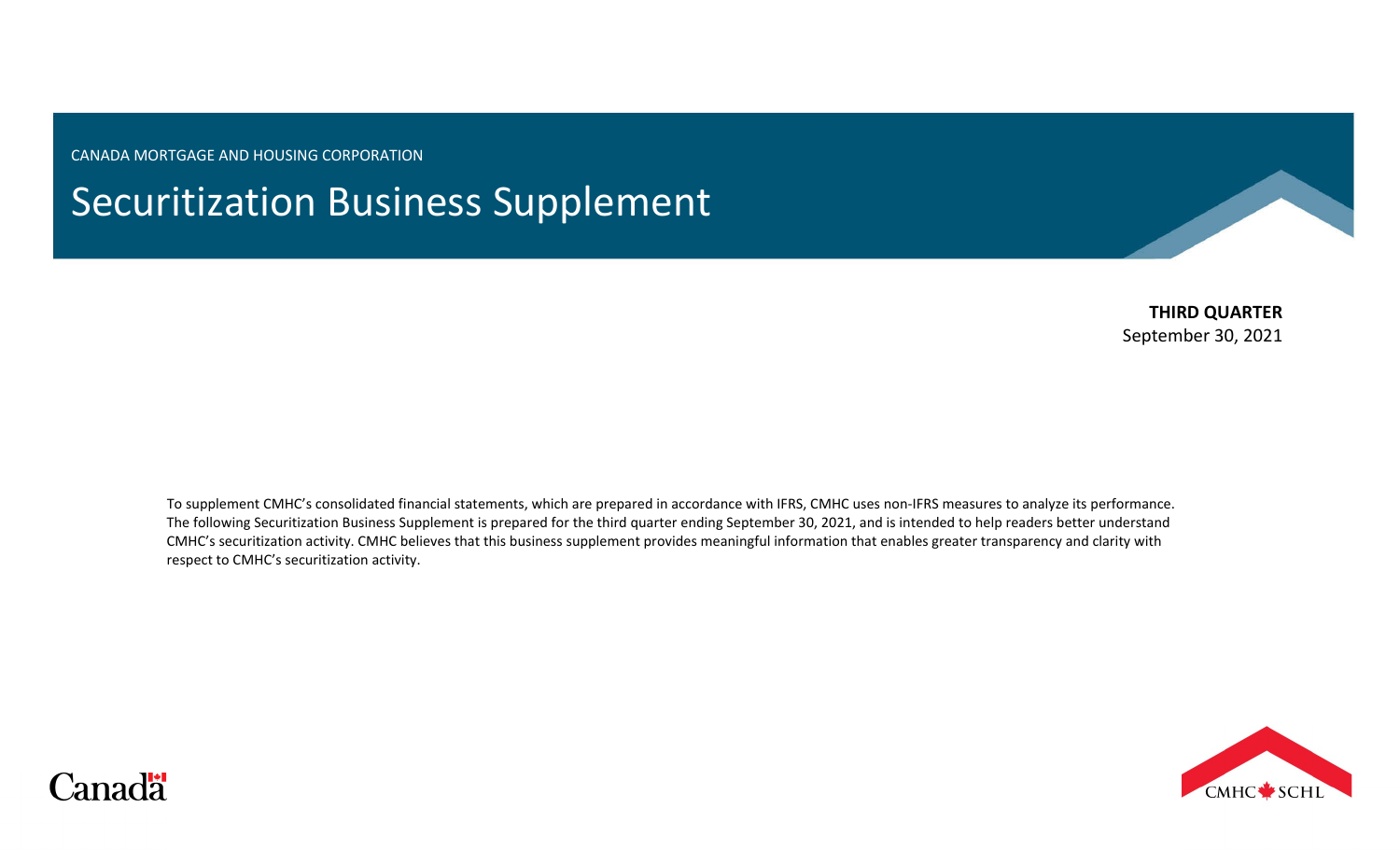# NEW SECURITIZATION GUARANTEE ACTIVITY

The 2021 annual CMB issuance limit is \$40B and the 2021 annual NHA MBS guarantee limit is \$150 billion. As at September 30, 2021, CMHC guaranteed \$135.1 billion of securities (\$105.1 billion of NHA MBS and \$30.0 billion of CMB). Of the approximate 97 active participants in CMHC's securitization programs, 91 are regulated institutions.

|                                                       |                | Three months ended |                |                |                |                  | Year-to-date   | Securities Guaranteed (\$M)                                                                                       |
|-------------------------------------------------------|----------------|--------------------|----------------|----------------|----------------|------------------|----------------|-------------------------------------------------------------------------------------------------------------------|
| <b>Securities guaranteed</b>                          | 30-Sep<br>2021 | $30 - Jun$<br>2021 | 31-Mar<br>2021 | 31-Dec<br>2020 | 30-Sep<br>2020 | $30-Sep$<br>2021 | 30-Sep<br>2020 | 250,000                                                                                                           |
| Total Guaranteed (\$M)                                | 50,714         | 46,226             | 38,184         | 51,855         | 42,667         | 135,123          | 173,000        |                                                                                                                   |
| NHA Mortgage-Backed Securities (NHA MBS) <sup>®</sup> | 40,464         | 36,476             | 28,184         | 40,105         | 29,917         | 105,123          | 131,750        | 200,000                                                                                                           |
| Canada Mortgage Bonds (CMB)                           | 10,250         | 9,750              | 10,000         | 11,750         | 12,750         | 30,000           | 41,250         | 150,000                                                                                                           |
| NHA MBS (\$M)                                         | 40,464         | 36,476             | 28,184         | 40,105         | 29,917         | 105,123          | 131,750        |                                                                                                                   |
| <b>Federally Regulated Institutions</b>               | 24,605         | 22,443             | 18,003         | 25,170         | 18,146         | 65,050           | 91,190         | 100,000                                                                                                           |
| Provincially Regulated Institutions                   | 4,738          | 4,107              | 3,208          | 4,968          | 3,997          | 12,053           | 14,286         |                                                                                                                   |
| IIROC Regulated Institutions**                        | 7,134          | 5,931              | 3,495          | 6,869          | 5,577          | 16,560           | 18,267         | 50,000                                                                                                            |
| Other Institutions                                    | 3,987          | 3,995              | 3,477          | 3,098          | 2,198          | 11,459           | 8,007          |                                                                                                                   |
| CMB (\$M)                                             | 10,250         | 9,750              | 10,000         | 11,750         | 12,750         | 30,000           | 41,250         | $\infty$<br>008<br>m<br>$\circ$<br>009<br>60<br>ā<br>g<br>g<br>g<br>g<br>g<br>ឪ<br>⊝<br>⊝                         |
| <b>Federally Regulated Institutions</b>               | 6,317          | 6,220              | 5,516          | 7,354          | 8,037          | 18,052           | 25,011         | $\overline{N}$ $\overline{N}$ $\overline{N}$<br>$\sim$<br>$\sim$ $\sim$<br>$\sim$<br>$\sim$<br>$\sim$ $\sim$<br>Ê |
| Provincially Regulated Institutions                   | 1,146          | 1,159              | 1,353          | 1,518          | 1,851          | 3,658            | 6,559          |                                                                                                                   |
| <b>IIROC Regulated Institutions</b>                   | 1,455          | 1,356              | 1,595          | 2,132          | 2,277          | 4,406            | 7,464          | $\blacksquare$ CMB<br>$\blacksquare$ NHA MBS                                                                      |
| Other Institutions                                    | 1,332          | 1,015              | 1,536          | 746            | 584            | 3,883            | 2,217          |                                                                                                                   |

Component items may not add to totals because of rounding.

\* The NHA MBS amount of \$105.1 billion consists of \$103.4 billion in new NHA MBS issued and guaranteed in 2021 and \$1.7 billion in replacement NHA MBS issued prior to 2021 but on which NHA MBS guarantee fees were paid in 2

\*\* IIROC: The Investment Industry Regulatory Organization of Canada is the national self-regulatory organization that oversees all investment dealers in Canada ([http://www.iiroc.ca/\).](http://www.iiroc.ca/)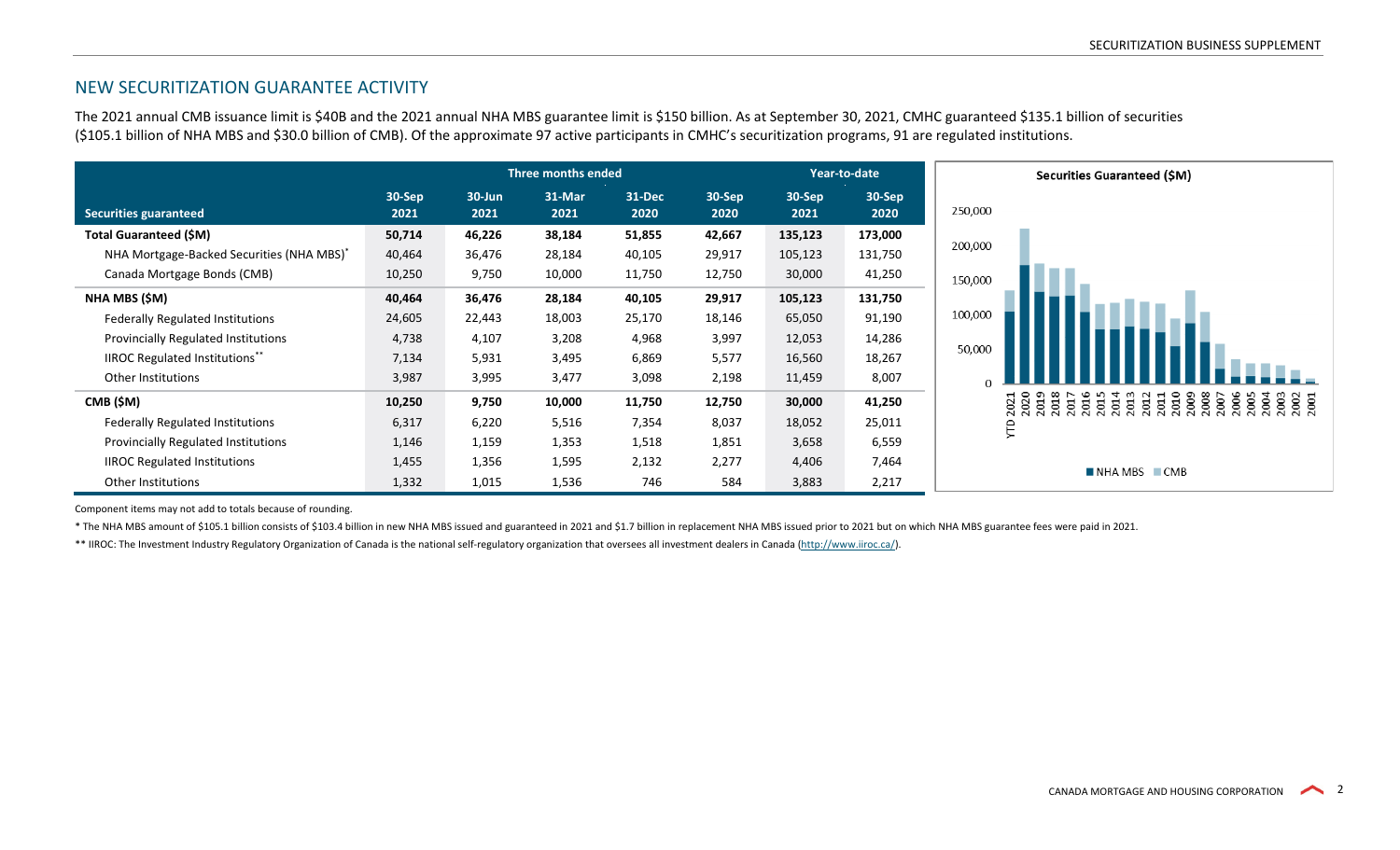# GUARANTEES-IN-FORCE

The amount of guarantees-in-force outstanding is a function of new guarantee activity and maturities/principal runoff from outstanding guaranteed securities. Approximately 90 per cent of the \$460.1 billion in guarantees-in-force outstanding as at September 30, 2021, is with regulated institutions; and 64 per cent of guarantees-in-force outstanding as at September 30, 2021, is with federally regulated institutions. In support of the IMPP in 2020, the Guarantee-in-force limit has been raised to \$750 billion from the prior \$600 billion for a five-year period (2020-2024).

|                                            |                |                | As at:         |                |                |
|--------------------------------------------|----------------|----------------|----------------|----------------|----------------|
| <b>Guarantees-in-force</b>                 | 30-Sep<br>2021 | 30-Jun<br>2021 | 31-Mar<br>2021 | 31-Dec<br>2020 | 30-Sep<br>2020 |
| Guarantees-in-force (\$M)                  | 460,177        | 461,073        | 479,233        | 488,865        | 499,961        |
| Market NHA MBS                             | 201,427        | 206,573        | 216,983        | 232,365        | 240,811        |
| <b>CMB</b>                                 | 258,750        | 254,500        | 262,250        | 256,500        | 259,150        |
| Market NHA MBS (\$M)                       | 201,427        | 206,573        | 216,983        | 232,365        | 240,811        |
| <b>Federally Regulated Institutions</b>    | 141,742        | 146,753        | 154,831        | 166,342        | 173,814        |
| <b>Provincially Regulated Institutions</b> | 9,707          | 9,001          | 9,551          | 10,866         | 10,518         |
| <b>IIROC Regulated Institutions</b>        | 23,991         | 24,098         | 23,974         | 25,415         | 26,229         |
| Other Institutions                         | 25,987         | 26,720         | 28,628         | 29,742         | 30,251         |
| CMB (\$M)                                  | 258,750        | 254,500        | 262,250        | 256,500        | 259,150        |
| <b>Federally Regulated Institutions</b>    | 154,073        | 150,724        | 156,298        | 153,044        | 155,172        |
| <b>Provincially Regulated Institutions</b> | 37,427         | 37,278         | 38,525         | 37,759         | 38,314         |
| <b>IIROC Regulated Institutions</b>        | 47,582         | 47,219         | 47,952         | 47,105         | 46,818         |
| <b>Other Institutions</b>                  | 19,668         | 19,279         | 19,475         | 18,591         | 18,846         |



Component items may not add to totals because of rounding.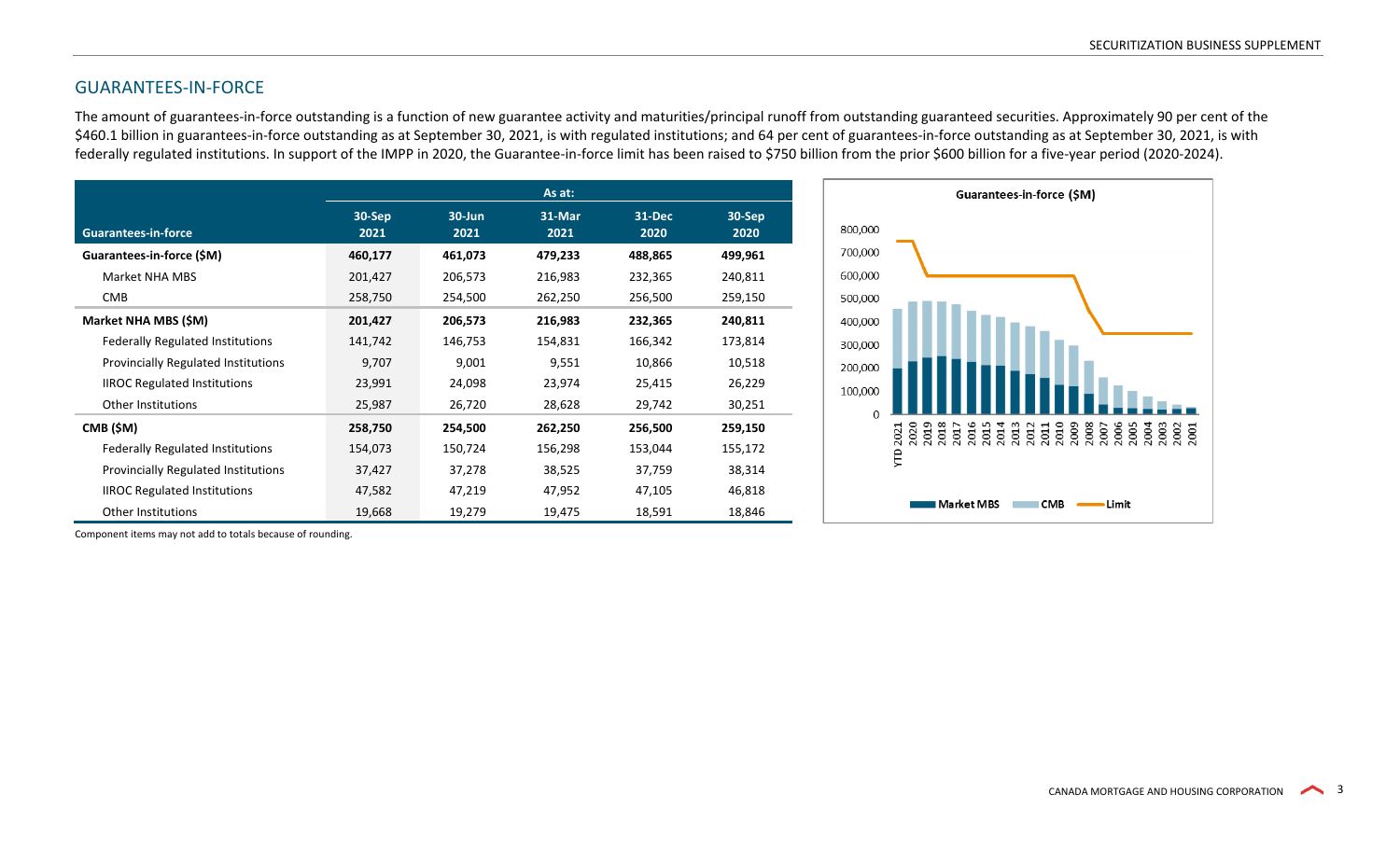The maturity profile of the outstanding guaranteed obligations is generally distributed across a five-year term, reflecting the predominance of the five-year mortgage term of the mortgages securitized under the NHA MBS Program and the core five-year CMB term.

| <b>Guarantees-in-force</b>    | As at:         |            |                |            |                |            |                |            |                |            |
|-------------------------------|----------------|------------|----------------|------------|----------------|------------|----------------|------------|----------------|------------|
| <b>Maturity Profile (\$M)</b> | 30-Sep-21      |            | 30-Jun-21      |            | 31-Mar-21      |            | 31-Dec-20      |            |                | 30-Sep-20  |
| <b>YEAR</b>                   | <b>NHA MBS</b> | <b>CMB</b> | <b>NHA MBS</b> | <b>CMB</b> | <b>NHA MBS</b> | <b>CMB</b> | <b>NHA MBS</b> | <b>CMB</b> | <b>NHA MBS</b> | <b>CMB</b> |
| 2020                          |                |            |                |            |                |            |                |            | 1,449          | 14,400.00  |
| 2021                          | 1,082          | 10,000     | 7,399          | 16,000     | 18,667         | 33,500     | 29,628         | 37,750     | 41,339         | 37,750.00  |
| 2022                          | 20,151         | 44,250     | 25,589         | 44,250     | 31,286         | 44,250     | 36,533         | 44,250     | 42,273         | 44,250.00  |
| 2023                          | 31,157         | 45,500     | 35,851         | 45,500     | 40,384         | 45,500     | 46,016         | 45,500     | 46,914         | 45,500.00  |
| 2024                          | 46,742         | 37,500     | 50,121         | 37,500     | 54,469         | 37,500     | 58,268         | 37,500     | 60,281         | 37,500.00  |
| 2025                          | 55,761         | 40,750     | 58,883         | 40,750     | 58,910         | 40,750     | 58,760         | 40,750     | 45,906         | 35,250.00  |
| 2026                          | 43,560         | 27,500     | 25,445         | 21,250     | 10,212         | 15,000     | 29             | 9,000      | 30             | 7,000.00   |
| 2027                          | 310            | 6,750      | 392            | 6,750      | 377            | 6,750      | 327            | 6,750      | 319            | 6,750.00   |
| 2028                          | 583            | 13,250     | 951            | 13,250     | 870            | 13,250     | 900            | 13,250     | 855            | 13,250.00  |
| 2029                          | 513            | 6,750      | 567            | 6,750      | 556            | 6,750      | 620            | 6,750      | 625            | 6,750.00   |
| 2030                          | 402            | 10,750     | 814            | 10,750     | 736            | 10,750     | 744            | 10,750     | 604            | 10,750.00  |
| 2031                          | 939            | 15,750     | 333            | 11,750     | 286            | 8,250      | 309            | 4,250      |                |            |
| 2033                          | 24             |            | 24             |            | 24             |            | 24             |            | 25             |            |
| 2034                          | 59             |            | 59             |            | 60             |            | 60             |            | 61             |            |
| 2035                          | 63             |            | 64             |            | 64             |            | 64             |            | 64             |            |
| 2040                          | 81             |            | 81             |            | 82             |            | 82             |            | 67             |            |
| Total                         | 201,427        | 258,750    | 206,573        | 254,500    | 216,983        | 262,250    | 232,365        | 256,500    | 240,811        | 259,150    |

Component items may not add to totals because of rounding.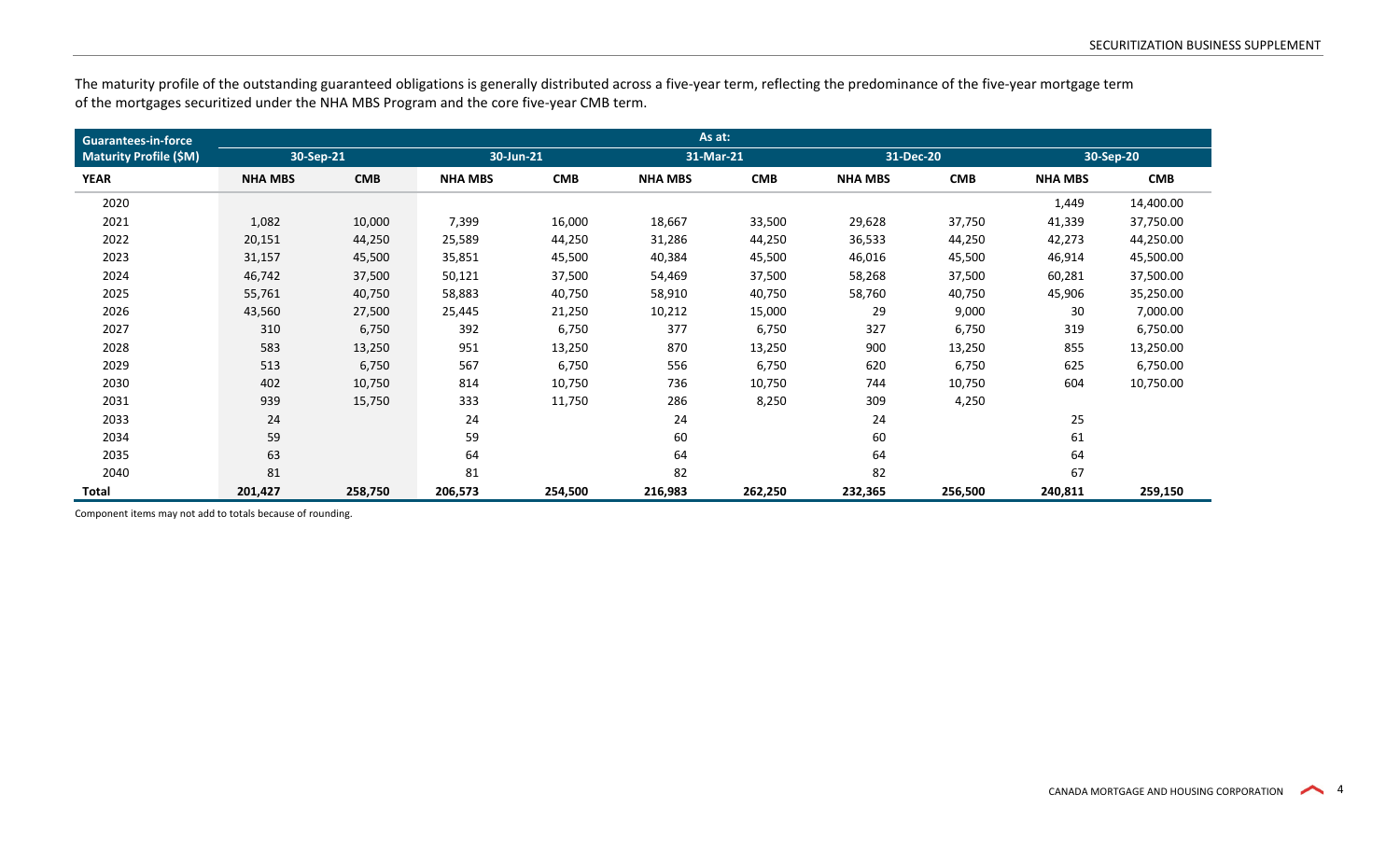# MORTGAGE ARREARS RATE IN THE NHA MBS PROGRAM

At the time of an NHA MBS issuance, no pooled mortgage must be in arrears and mortgages must have mortgage default insurance coverage in accordance with the Government of Canada regulations for mortgage insurance. Mortgage arrears of the pooled mortgages are analyzed and monitored, at the Issuer level, on a monthly basis, in the context of the overall financial condition of the Issuer. This information, along with established arrears triggers and the financial viability of the Issuer, is considered when permitting the Issuer new guarantee approvals.

As at September 30, 2021, the 90-day arrears rate—the number of loans in arrears (2,049) as a proportion of the total number of loans (1,751,849)—in the NHA MBS Program was 0.12 per cent.

|                                                         |                | As at:            |                |                |                               |  |  |  |
|---------------------------------------------------------|----------------|-------------------|----------------|----------------|-------------------------------|--|--|--|
| 90 days arrears for mortgages<br>in NHA MBS outstanding | 30-Sep<br>2021 | $30$ -Jun<br>2021 | 31-Mar<br>2021 | 31-Dec<br>2020 | $30 - \overline{Sep}$<br>2020 |  |  |  |
| Overall 90 days arrears rate                            | 0.12%          | 0.12%             | 0.15%          | 0.16%          | 0.14%                         |  |  |  |
| <b>Federally Regulated Institutions</b>                 | 0.14%          | 0.15%             | 0.18%          | 0.19%          | 0.17%                         |  |  |  |
| <b>Provincially Regulated Institutions</b>              | 0.07%          | 0.07%             | 0.09%          | 0.13%          | 0.07%                         |  |  |  |
| <b>IIROC Regulated Institutions</b>                     | 0.06%          | 0.06%             | 0.07%          | 0.08%          | 0.09%                         |  |  |  |
| Other Institutions                                      | 0.04%          | 0.04%             | 0.06%          | 0.08%          | 0.08%                         |  |  |  |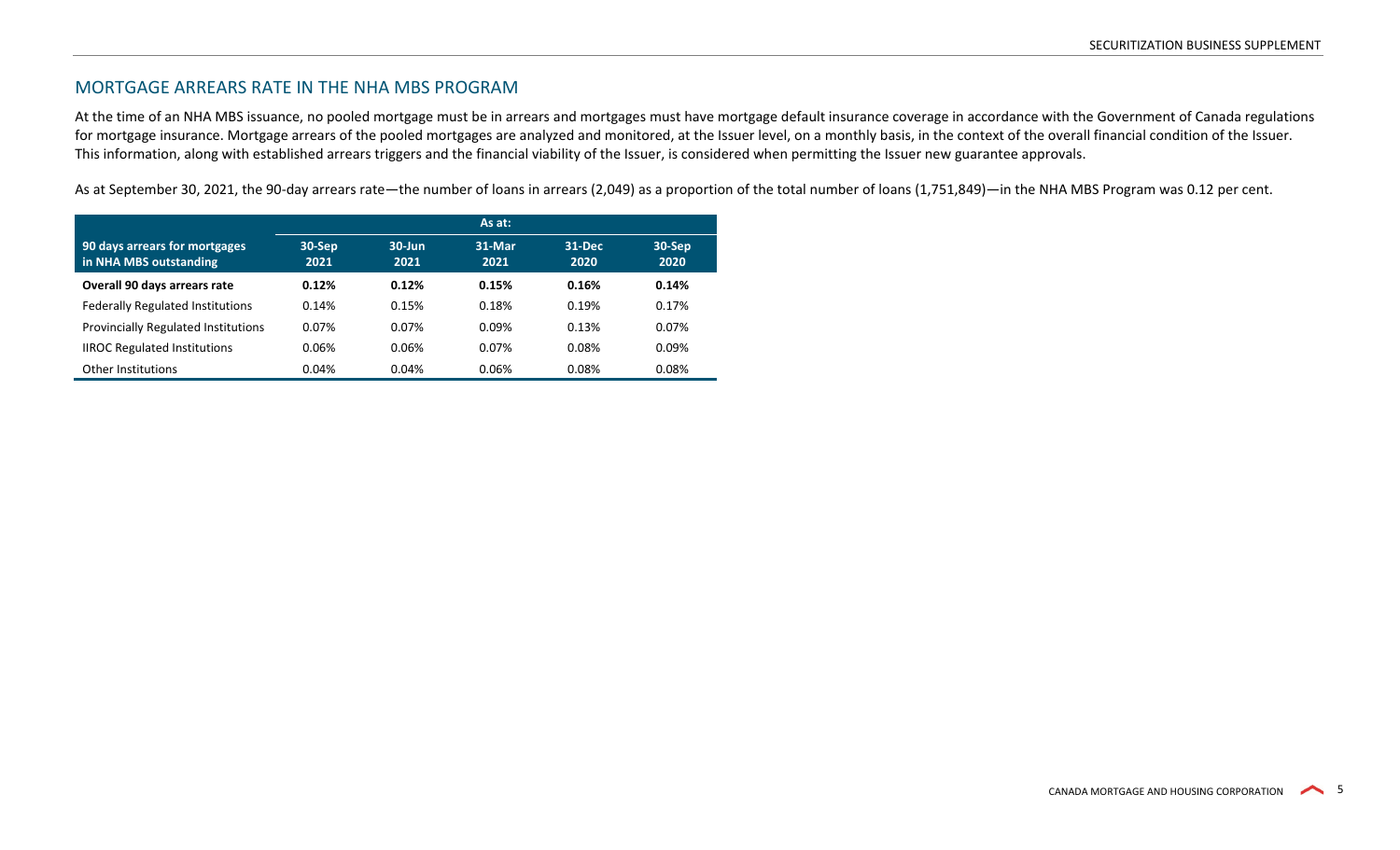## INTEREST SPREAD

CMHC establishes a minimum spread requirement between the NHA MBS coupon and the lowest mortgage rate in the pool. This interest spread, which is for the benefit of the Issuer in good standing, is an important feature that incentivizes the Issuer to fulfil its responsibilities under the NHA MBS Program. This program feature ensures that program participants have significant "skin in the game." In the event of a failure of an Issuer to fulfill its responsibilities under the NHA MBS Program, CMHC, as guarantor and trustee on behalf of the NHA MBS investor, will have access to the interest spread to be used in ensuring the obligations under the NHA MBS are fulfilled.

| 30-Sep-21            | <b>Balance</b>             | <b>MORTGAGE</b>         |                          | <b>NHA MBS</b>          |                   |                          |
|----------------------|----------------------------|-------------------------|--------------------------|-------------------------|-------------------|--------------------------|
| <b>Pool Type</b>     | <b>Outstanding</b><br>(SM) | <b>Spread to Index*</b> | <b>Mortgage Rate</b>     | <b>Spread to Index*</b> | <b>MBS Coupon</b> | <b>Interest Spread</b>   |
| <b>Fixed Rate</b>    |                            |                         |                          |                         |                   |                          |
| 867                  | 65,683                     |                         | 2.76                     |                         | 1.36              | 1.40                     |
| 964                  | 177                        |                         | 2.70                     |                         | 1.87              | 0.83                     |
| 965                  | 29,163                     |                         | 2.53                     |                         | 1.82              | 0.71                     |
| 966                  | 36,986                     |                         | 2.50                     |                         | 1.75              | 0.75                     |
| 967                  |                            |                         | $\overline{\phantom{a}}$ |                         |                   | $\overline{\phantom{a}}$ |
| 970                  | $\mathbf 0$                |                         | 6.99                     |                         | 5.88              | 1.12                     |
| 975                  | 261,911                    |                         | 2.64                     |                         | 1.37              | 1.27                     |
| 990                  | 4,157                      |                         | 3.12                     |                         | 2.49              | 0.64                     |
|                      | 398,078                    |                         | 2.65                     |                         | 1.45              | 1.20                     |
| <b>Floating Rate</b> | $\overline{\phantom{a}}$   |                         |                          |                         |                   |                          |
| 880                  | 2,612                      | (0.70)                  | 1.74                     | 0.20                    | 0.63              | 1.11                     |
| 885                  | 4,747                      | (0.81)                  | 1.64                     | 0.01                    | 0.44              | 1.20                     |
| 980                  | 32,629                     | (0.86)                  | 1.59                     | 0.05                    | 0.48              | 1.11                     |
| 985                  | 18,282                     | (0.78)                  | 1.73                     | 0.01                    | 0.44              | 1.29                     |
| 987                  | 2,430                      | (0.68)                  | 1.77                     | (0.59)                  | 1.18              | 0.59                     |
|                      | 60,699                     |                         | 1.65                     |                         | 0.50              | 1.15                     |
| <b>Total</b>         | 458,777                    |                         | 2.51                     |                         | 1.32              | 1.19                     |

Component items may not add to totals because of rounding.

\* Adjustable (880/980) and variable (885/985) mortgage rates are based on lenders' prime rates. Floating rate NHA MBS coupons, with the exception of the NHA MBS 987 pool, are based on the one-month Canadian Dollar Offered Rate (CDOR).

The coupon rate of the NHA MBS 987 pool is based on a spread to the weighted average mortgage rate in the pool. All spreads and rates shown in the table are weighted averages.